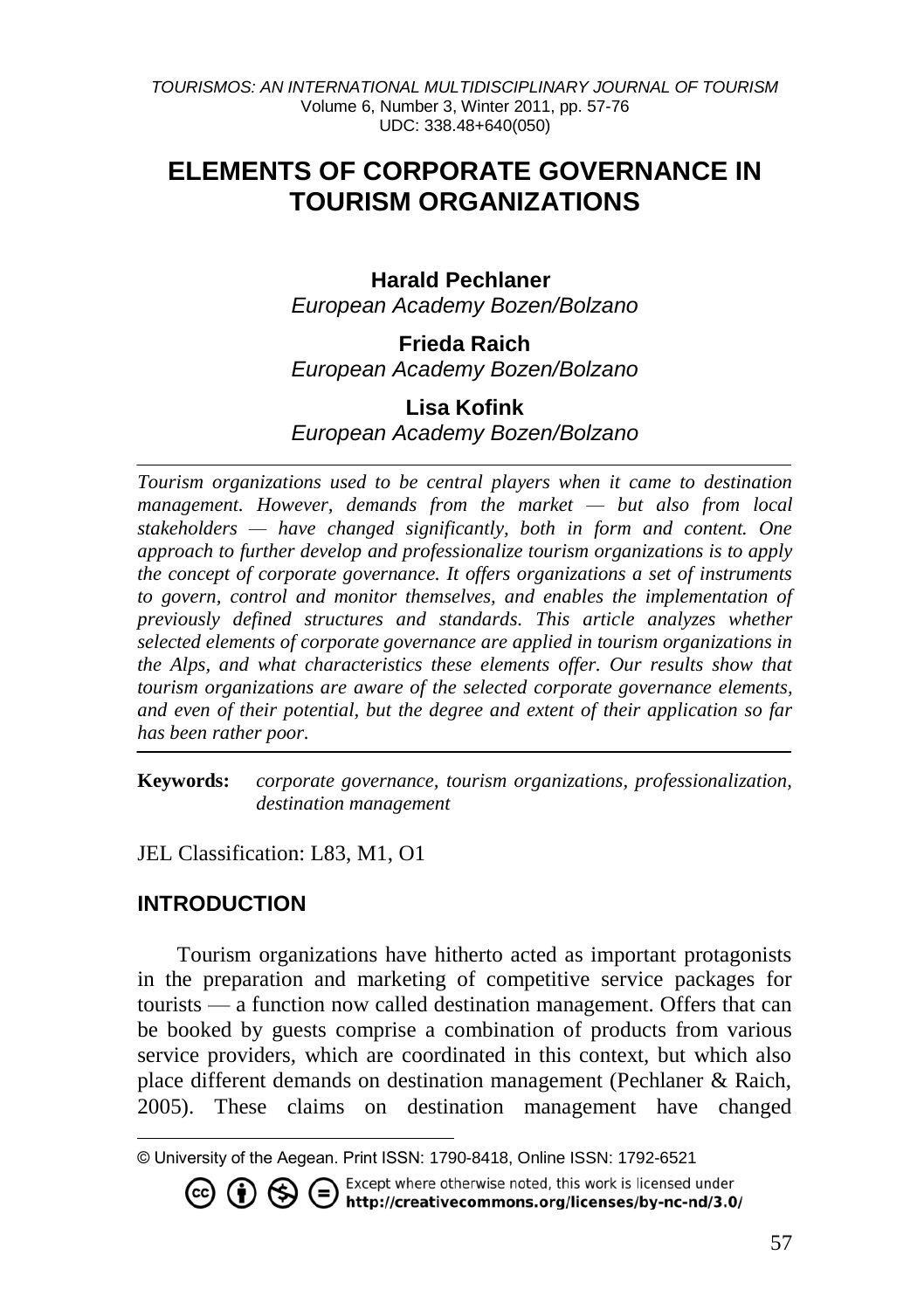significantly in recent years, by both customers (demand side) and by local stakeholders (for example, the organizations' members — supply side). Such changed requirements involve actual tourist offers, but over the years, customers' wishes have changed. A much greater variety of offers exist today, which demand common responses and strategies from all players in the tourism sector. Changes in administration and increasing expectations of the entrepreneurial competency of tourism organizations have become a decisive factor. Nowadays, continual innovation and development are part of a tourism manager's repertoire, and represent major challenges. These are particularly evident in Alpine tourism, which is traditionally structured in small units (Pechlaner & Tschurtschenthaler, 2003, Pechlaner & Raich, 2005). Inter alia, these challenges include:

- professionalization of tourism organizations (for example, employees' entrepreneurial, linguistic and technical skills, improvement of the flow of work, strengthening of communication and dialogue)
- strategic thinking and acting, in addition to operative tasks
- anchoring of the organization, but also of the tourism products themselves, in the region
- development of human resources in the organizations
- interaction, or even cross-linking, with other industries in order to create integrated offers
- innovative product development.

Competitive destinations will soon need perfectly managed, locally legitimized and accepted tourism organizations, and these must turn what was once basic administration into a true strategic development of the destination.

In order to meet these challenges, several strategies have been applied in recent years. In addition to widespread entrepreneurial consolidation through mergers, corporate governance is another possible new approach. Corporate governance offers a range of tools for the efficient and effective control and management of the owner-manager organization, including the ability to measure its efficiency and implement certain structures and standards (see Sheikh & Rees, 1995; Jürgens, 2006).

This paper discusses the application of certain elements of the corporate governance approach in tourism organizations (see Beritelli et al., 2007). Using an empirical analysis, which is based on the theoretical background of the following chapter, we discuss and analyze selected aspects of corporate governance from the viewpoint of tourism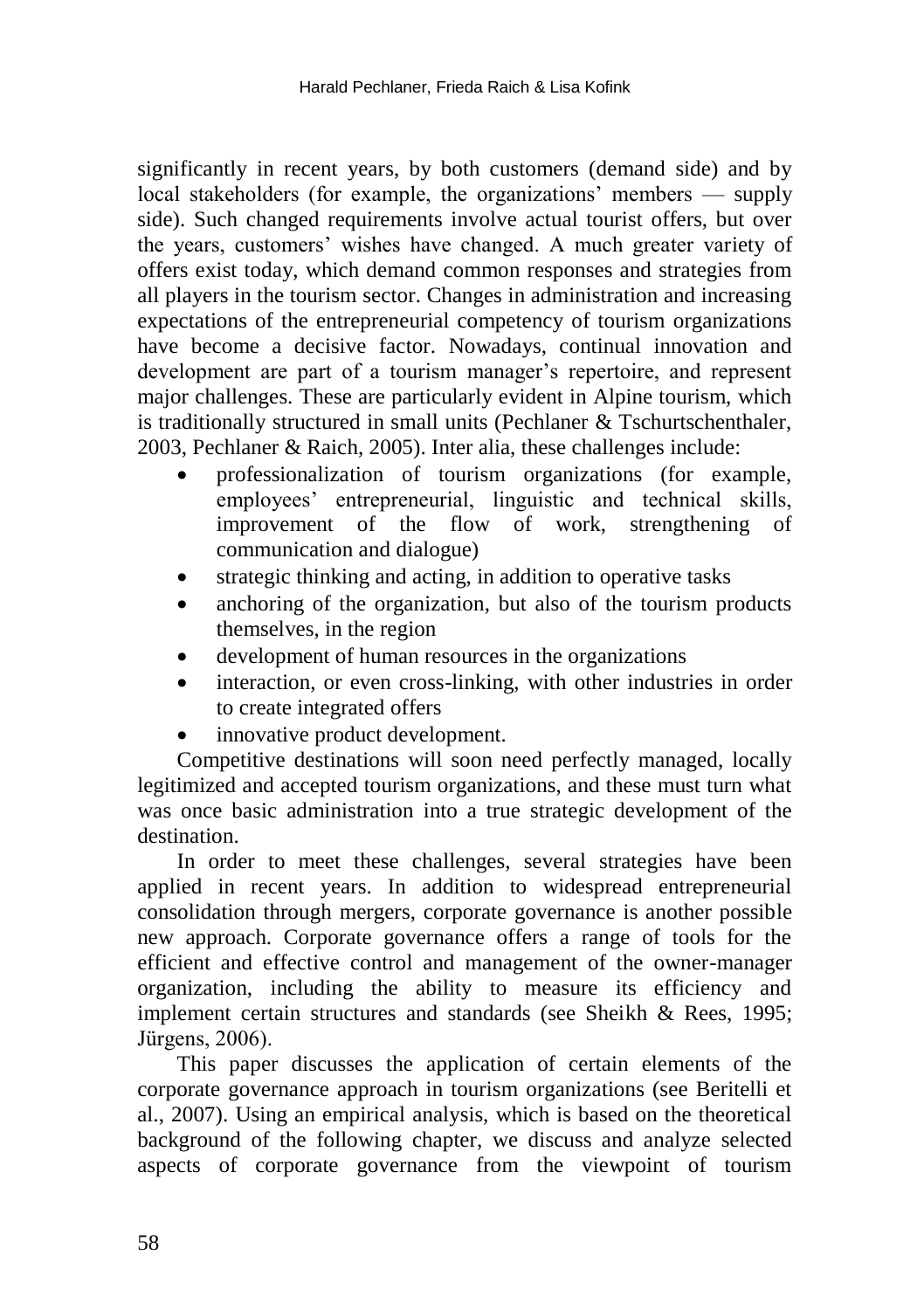organizations. Figure 1 explains the different types of governance in tourism, depending on the different institutional contexts.



**Figure 1** Governance in tourism

Tourism organizations are understood as destination management organizations (DMOs) responsible for the overall management of the cooperatively produced tourist services within a destination (Bieger, 2002: 72; and regarding the evolution of tourism organizations in the Alpine region, see Pechlaner & Tschurtschenthaler, 2003). We chose a focus on tourism organizations as DMOs because the tourist product is understood as an integrated service package (Bieger, 2002: 65). The various services are peripherally produced by different actors, and tourism organizations act as the primary collective management in this context; they therefore serve as strategic actors covering the entire destination with their activities. The empirical findings from our study provide a novel insight into the topic of corporate governance in tourism organizations and extend the existing literature to formulate a new approach.

### **Corporate Governance**

Corporate governance is an approach for business management (and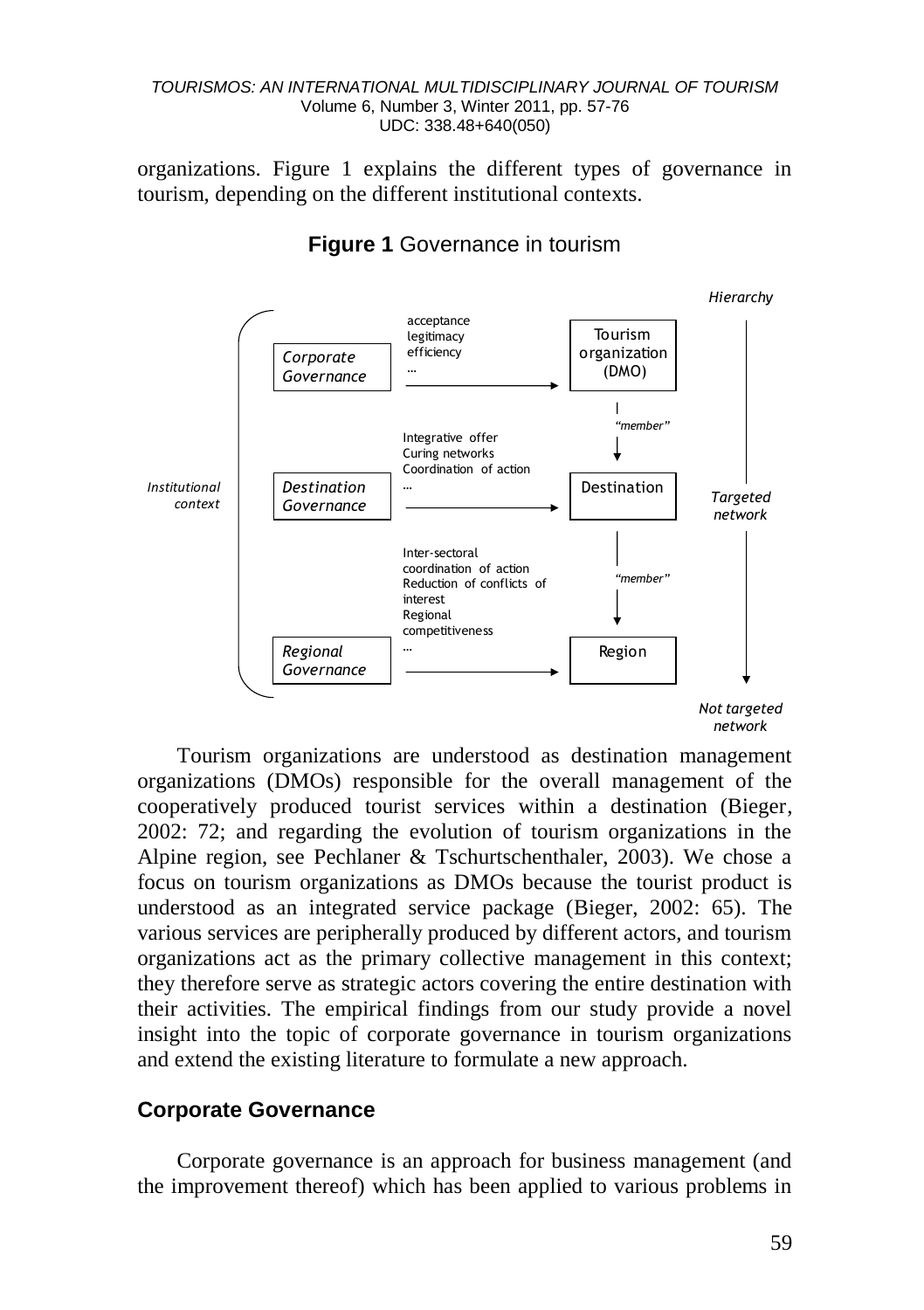recent years. The method was particularly relevant to the increase of real net output for the shareholders of companies in the event of poor performance, as well as the restoration of bonds of trust between investors and crisis-ridden markets (Mallin, 2003).

The objective of corporate governance is an arrangement of an organization's management that will maintain the balance of responsibility, expertise and control in its different bodies (Malik, 2002). Thus, an organization's value for its shareholders and stakeholders should be permanently increased (Müller, 2003). In spite of varying definitions of corporate governance, several areas of activity and starting points are common to most definitions (Mallin, 2003: 1):

- systems of control within the company
- relationships between the company's board/shareholders/ stakeholders
- the company being managed in the interests of the shareholders (stakeholders)
- greater transparency and accountability to enable users of corporate information to determine whether the business is being managed in a way that they consider appropriate.

The measures defined in the context of corporate governance can be mandatory for organizations and employees (for example, through incompany rules or legal requirements), but they can also be put into effect and applied voluntarily.

Among other things, the effects of "good corporate governance" materialize in the assessment of the organization by the market and customers, increasing financial efficiency and increasing confidence on the part of the stakeholders (Kleinschmidt, 2007). Subsequently, good governance also results in the maximization of benefits for the society as a whole through the entrepreneurial activity (OECD, 1999; Newell & Wilson, 2002). Discussion in the economics literature has already dealt with the question of the correct definition of "good corporate governance" for some time, but no universally applicable formula exists for the implementation of corporate governance by companies and organizations.

The success of corporate governance depends principally on company-specific qualities, such as the business approach, the structure of the organization, or the skills and abilities of management and employees, as well as their cooperation and interplay. In the context of governance research and management consultancy, we can deduce several core elements and general settings that have a positive influence on a company's corporate governance if applied successfully (see Van den Berghe & de Ridder, 1999). One of the first and most comprehensive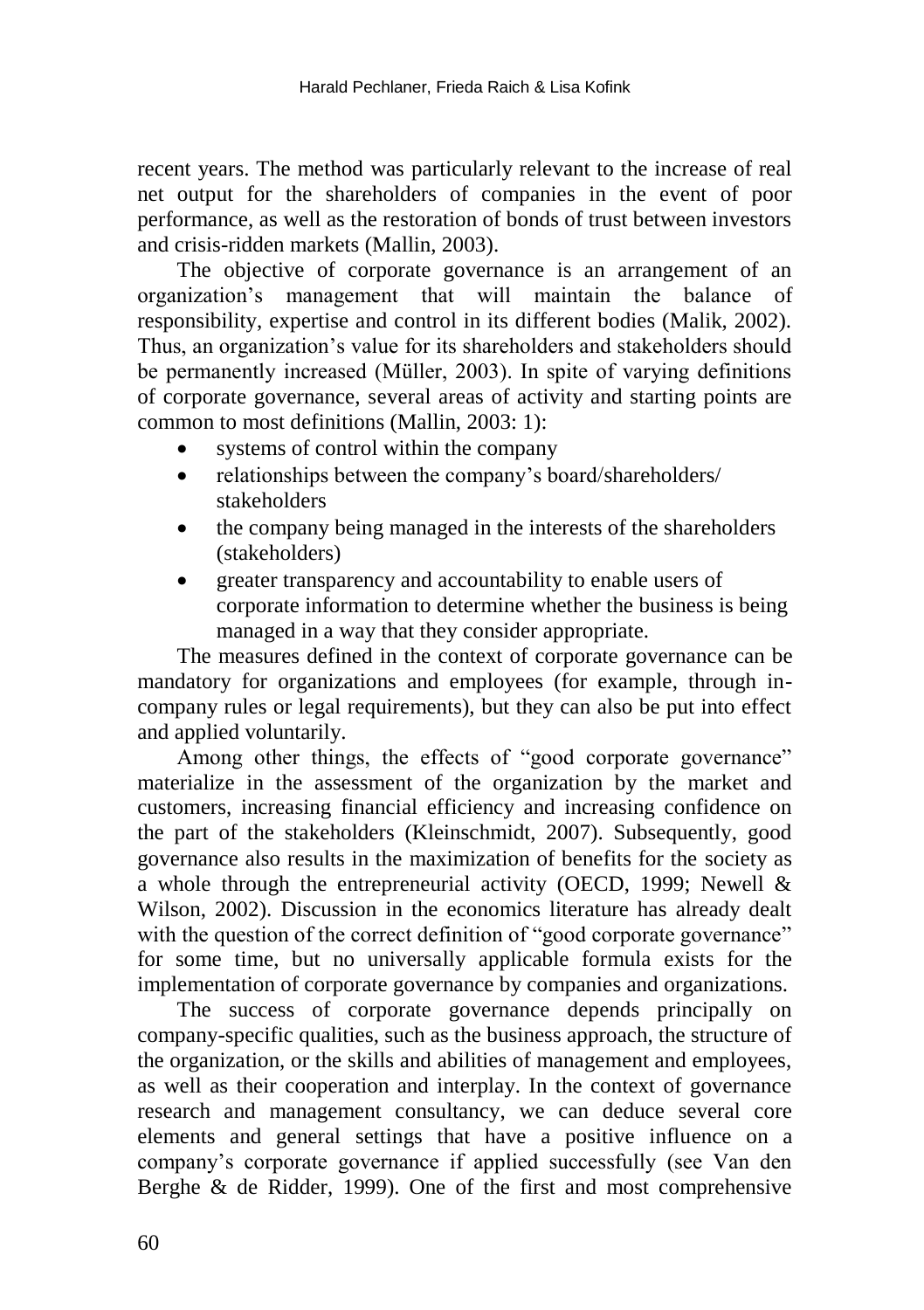compilations of the elements of good corporate governance is found in the OECD's Principles of Corporate Governance (OECD, 1999). These elements affect companies' implementation of corporate governance as well as national institutions in the development of the general settings for corporate governance. The following points describe the central tenets of good corporate governance.

#### *Effective Leadership of the Company*

The main task of corporate management is to define a corporation's principal development strategy (Carcello, 2009), because the future need for action is more important than the proclamation of goals already accomplished (Tecker et al., 2002). In addition to purely business administrative objectives, this involves meeting the responsibility and accountability of the corporation to third parties, including shareholders, stakeholders, society and so on (McDonough, 2002; Carcello, 2009). The responsibility for leadership in this context can be shared between several board members and stakeholders — but also with employees (Caudron, 2002).

#### *Effective Management*

The task of good management is to make everyday decisions in the corporation to facilitate the achievement of the corporate management's long-term objectives and strategies (McDonough, 2002; Carcello, 2009). Therefore, these objectives are accompanied by short- and medium-term measures to achieve certain goals, for example, financial planning (Bieger, 2002: 109).

### *Controlling and Monitoring*

In addition to the set goals, the implementation of strategic corporate planning requires mechanisms for the measurement of the firm's operational performance, but also for the control of business decisions. The latter is part of a responsible risk management. Good corporate governance also includes transparent announcements about the control's positive (as well as negative) results (Felton & Watson, 2002; Mallin, 2006). Controlling and auditing can be provided by external experts (see Marnet, 2008).

### *Application of Governance Tools*

One of the central elements of leadership is a clearly defined and viable business strategy, the long-term vision of which should be the creation of lasting value for stakeholders (Mobius, 2001). A clear strategy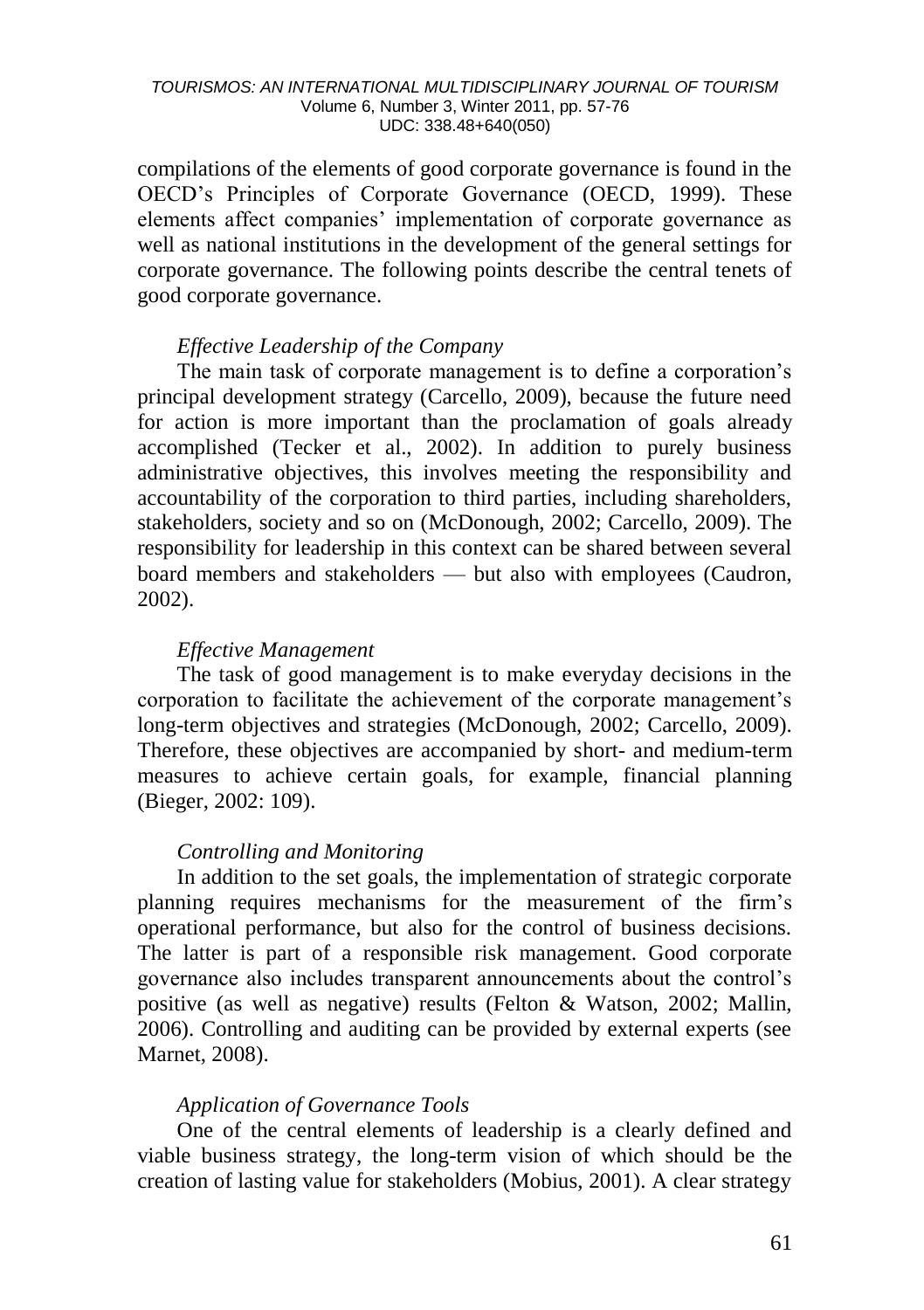shows how the development and application of core competencies can be used to generate competitive advantages, but the control of the organization's bodies can also be seen as a governance tool. In addition, in-company statutes representing the corporation's internal and external code of values and conduct can also be applied.

#### *The Corporation's Code of Values and Conduct*

In addition to process-oriented aspects of corporate governance, several value-oriented approaches are also available for action. Among the objectives is the achievement of a change of behaviour at the management level, but also by all employees, which can influence the entire corporate culture in the long term (Tecker et al., 2002; Jürgens, 2006). This includes, for example, transparency in the company's communication, in order to create a bond of trust with the stakeholders; but it also includes an organization's responsibility to society and/or territory (see Donaldson & Preston, 1995). Apart from external relations, the values also concern the dialogue with an organization's own employees, including, among others, the cultivation and utilization of the existing intellectual capital for the benefit of the organization (see Vinten, 2001).

#### *Knowing and Tending to Stakeholders*

Companies and organizations have several different stakeholders, often with very different interests in the company (see Freeman, 1984). As well as the actual shareholders or stockholders, there are a company's customers, its own employees, local politics, the society at large and many more interested parties (Donaldson & Preston, 1995). This social and economic network must be taken into account in the company's communications and activities in order to maintain the loyalty of the stakeholders (Siebart, 2006).

### **Corporate Governance in Tourism Organizations**

The corporate governance approach has, until now, mainly been applied to big corporations listed on the stock exchange, because corporations with governing boards and a large number of shareholders have the corresponding structures in which the approach of corporate governance is seen to be effective. In contrast, tourism organizations, as corporations, are characterized by several exceptional factors that allow the application of the corporate governance approach only with certain modifications (see Bieger, 2002: 97–99). Therefore, the following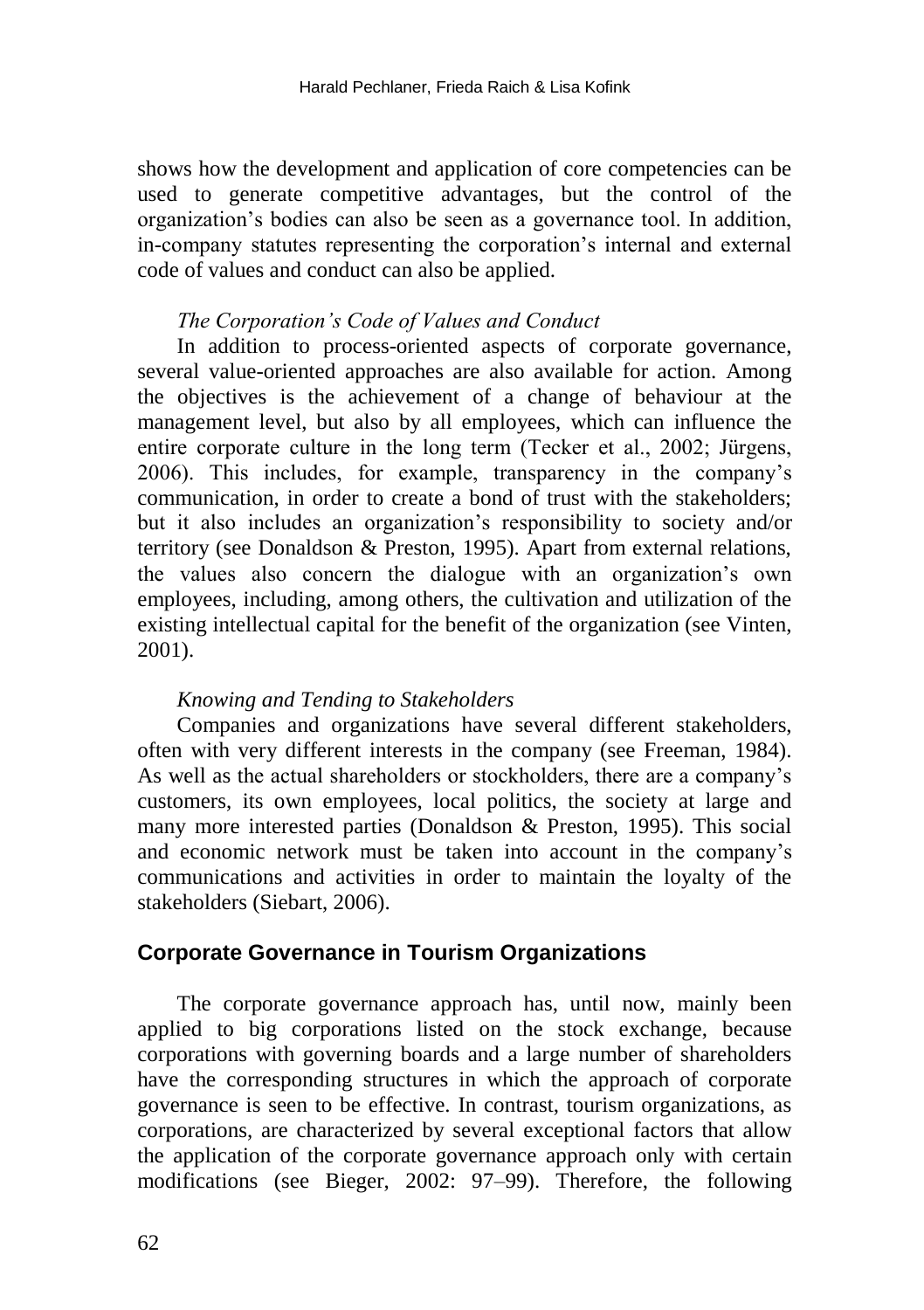discussion focuses on corporate governance in small and medium-sized business (see OECD, 2006; Van den Berghe, 2002).

In contrast to big corporations, for example, most tourism organizations have very flat hierarchies, comprising only the management level and clerical assistants. Therefore, responsibility and control can only be distributed among different levels of management to a very limited extent. In addition, tourism organizations and their bodies are sometimes organized in a rather decentralized way. The goal is to be close to the customer (that is, the guest), which requires the tourism organization's presence across its entire territory. However, this territory may not always be clearly defined.

Generally, private, profit-oriented corporations have clear and measurable goals, such as value adding and profit. In contrast, tourism organizations are mostly nonprofit in nature, but are still expected to achieve the highest benefit possible for their members. They must also maximize benefits for other stakeholders too; for example, the public at the destination. Simultaneously, all these members/stakeholders expect to increase their own profits through the performance of the tourism organization. However, measuring or assessing the services for members (and the destination) is extremely difficult, for example, marketing or representation of interests in terms of efficiency. Therefore, corporate governance in nonprofit organizations should focus more on the effectiveness of the organization (Siebart, 2006). This spotlight poses difficulties for realizing effective performance monitoring of the organization as well as strategic corporate planning in the context of corporate governance, which in turn produces problems of legitimization. Ultimately, tourism organizations are (financially) dependent on public contributions, and hence also on administration and politics. However, public sponsoring bodies are also the same entities that attach ever more importance to an efficient application of funds which are rules compliant (Siebart, 2006). Other stakeholders, such as members or the local population, rarely represent homogeneous requirements/claims, which significantly limits the overriding tourism organizations' entrepreneurial freedom of action. Therefore, the coordination of these requirements and claims requires a high degree of communication and intention to cooperate.

The implementation of certain elements of corporate governance mentioned above gives tourism organizations the opportunity to practise transparency in its dealing with its members, but also with guests and other stakeholders, in order to foster and present the values of the destination, and regain stakeholders' trust. Thus the future role of tourism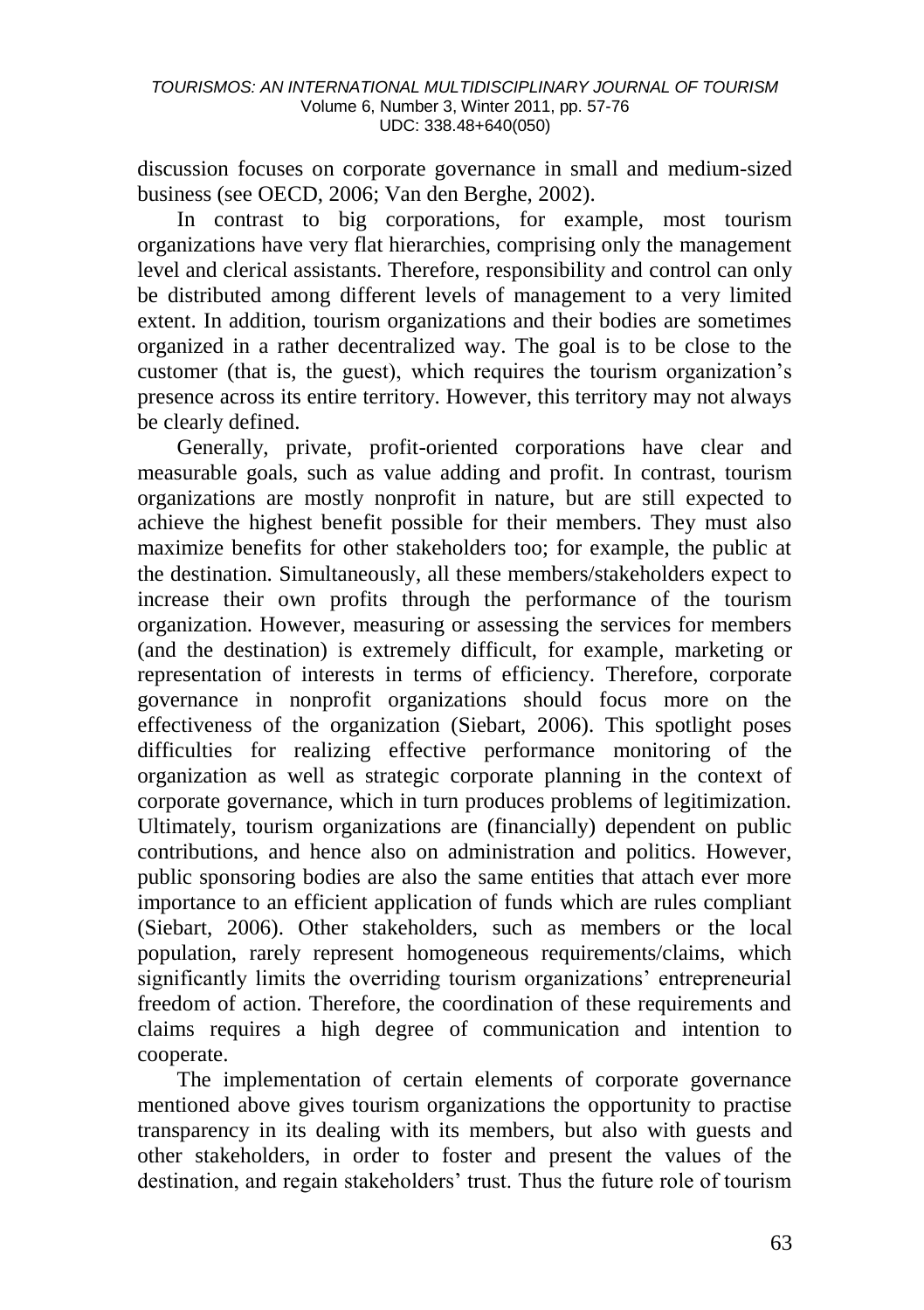organizations as central protagonists and partners of destination management is again legitimized.

## **Objective and Method of the Study**

This study seeks to determine whether certain elements of corporate governance are already established in the procedures and patterns in tourism organizations' operations, and how pronounced these elements already are. This focus is underpinned by whether corporate governance (from the tourism organizations' perspective) represents a suitable instrument to overcome future challenges more successfully. The present study surveys the state of corporate governance in tourism organizations to determine the strengths and weaknesses evident in its implementation. The paper paints a comprehensive picture of corporate governance in tourism organizations by drawing on an empirical analysis, formulated through the following research questions:

- 1. What is the awareness level about the usefulness of single elements of corporate governance in tourism organizations?
- 2. Which elements of corporate governance are already being used in tourism organizations, and to what extent?

The results of this study identify the current level of implementation of elements of corporate governance in tourism organizations, and also assess the individual elements of corporate governance from a practical perspective. The results deal with the following elements of corporate governance: 1) effective leadership of the tourism organization, 2) application of governance tools and 3) knowing and tending to stakeholders.

The study was realized via an empirical survey of tourism managers in october 2008. We developed a questionnaire based on a literature review and four workshops with tourism managers in South Tyrol. We identified tourism managers as respondents because they are particularly familiar with the structures and procedures within tourism organizations and are central actors in implementing the various elements of corporate governance. In this respect, an advantage was the amalgamation of tourism managers in associations. These associations helped facilitate initial contacts and the distribution of the questionnaire. The persons approached included the members of the associations of tourism managers in Austria, Switzerland and South Tyrol, Italy, thereby covering large parts of the Alpine region. In questioning tourism managers, our survey also investigated awareness and sensitivity about the pertinent issues among the primary respondents in this study. The results were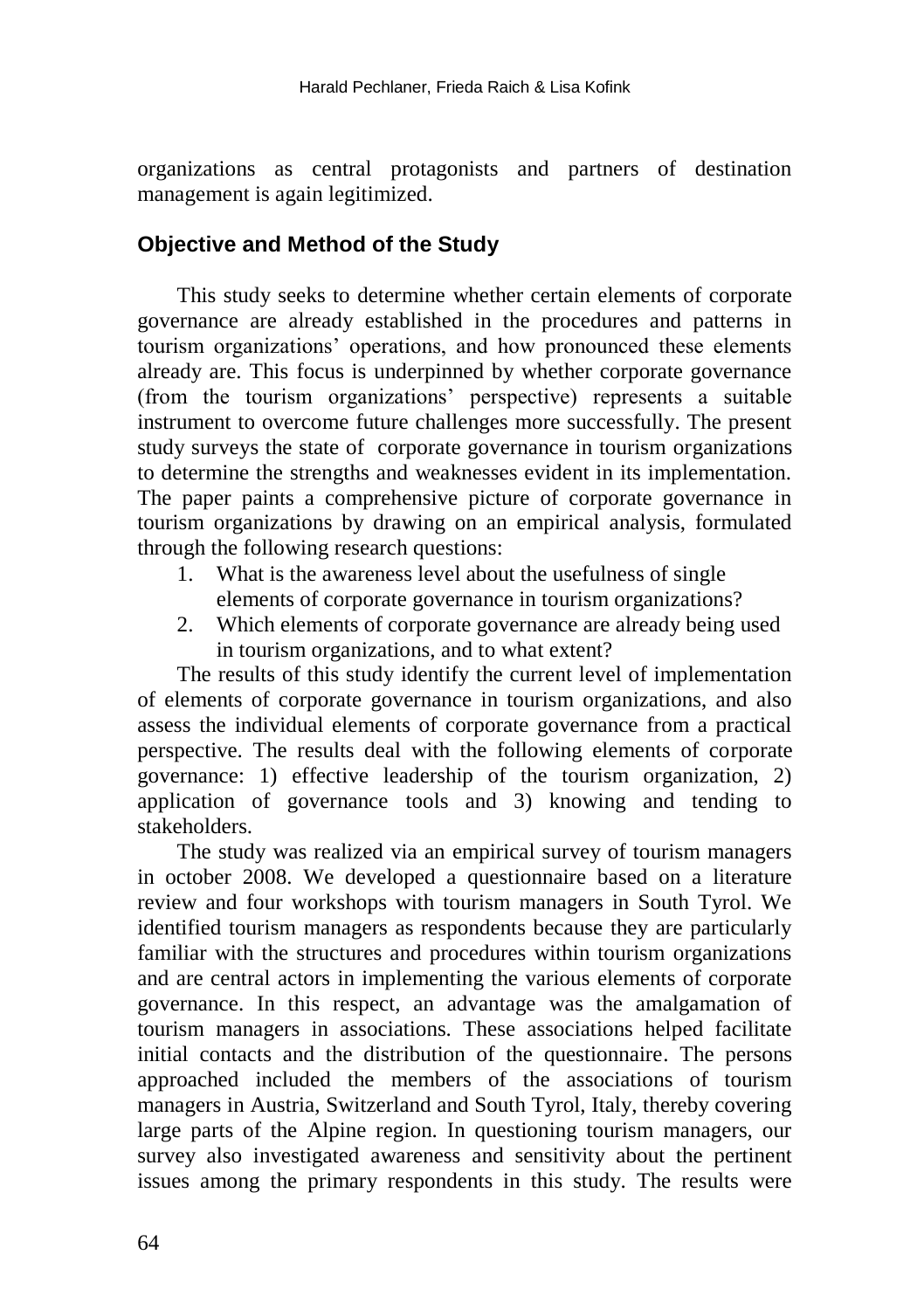presented and discussed with tourism managers' associations in a workshop in september 2009.

The survey was carried out using an online questionnaire, a procedure identified as appropriate by the tourism managers' associations, because the internet was used as primary communication tool. The assessment was based on a five-point Likert scale, and the poll covered 530 people. The rate of return was 46 respondents (19.7%) for Switzerland, 55 respondents (22%) for Austria and 26 respondents (55%) for South Tyrol. However, we recognize that the actual assessments of the elements of corporate governance are often missing (on average: South Tyrol −23%, Austria −34% and Switzerland −34%).

### **RESULTS OF THE EMPIRIC STUDY**

A majority of the responding tourism managers came from regions where tourism is of significant importance to the regional economy. For 52.8 per cent of them, tourism was an important factor for the economy in their region. The assessment of tourism's importance amounted to an average of 4.18 (where  $1 =$  insignificant;  $5 =$  important). The members of the tourism organizations mostly came from the tourism sector, and 61.9 per cent of the tourism managers specified this industry. Another industry represented very strongly was the retail sector. In 50.8 per cent of the tourism organizations, retailers were represented as members of the organization, followed by craft (36.5%) and other services (34.9%). Agriculture played a comparatively insignificant part: in this survey it was only a member of 28.6 per cent of the tourism organizations. Local authorities and industry were also mentioned as other members. We were not able to ascertain a clear tendency regarding members' interests. The average assessment amounted to 2.94 (on a scale where  $1 =$  different;  $5 =$ similar). The influence of the tourism organizations on their members produced an average of 3.17 (where  $1 =$  insufficient;  $5 =$  very good). In this respect, determining either a clear positive or negative tendency was unachievable. On average, slightly more positive values were given for South Tyrol (3.23) and for Switzerland (3.30). For 21.3 per cent of the responding tourism organizations, valuated by their tourism managers, their members stated that they were willing to stand up for the tourism organization and support the organization's objectives. However, a majority of tourism organizations (76.4 per cent) stated that they only felt supported by their members in certain cases.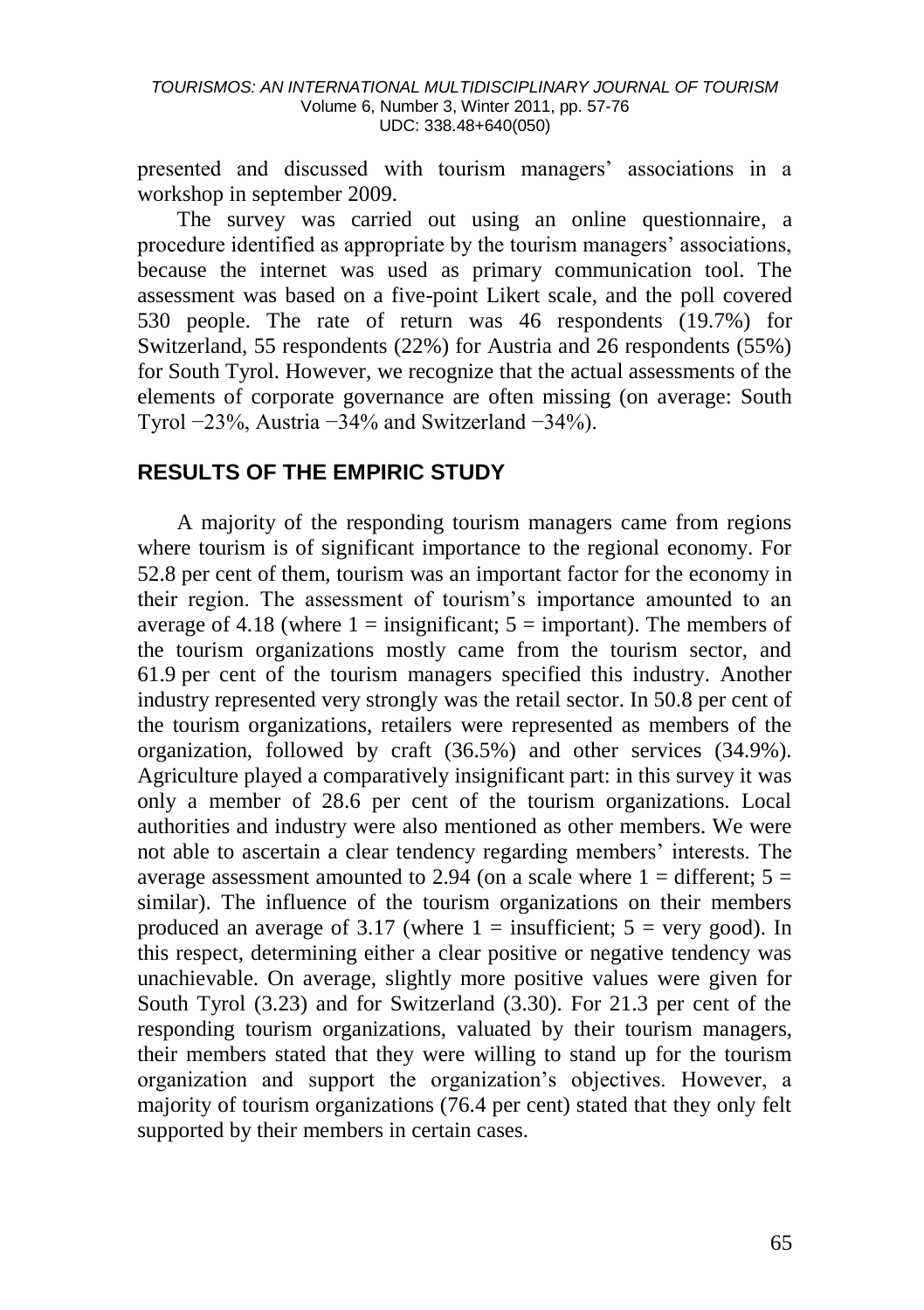

## **Figure 2** Tasks of the Tourism Organization

■ Switzerland ■ Austria ■ South Tyrol

From the respondents' comments, we can infer that the tourism organizations believed that the traditional areas of activity are still their most important and primary tasks (see Figure 2). The two tasks judged as most important and prevalent amongst the respondents from Switzerland and Austria remained destination marketing and traditional guest relations and entertainment. However, organizational tasks were also signified as being of great importance. In South Tyrol the priority of marketing was judged as being of lower importance compared with guest relations and organization. Product development came fourth in all three regions. Except for Switzerland, strategic planning and quality assurance were reported as playing a comparatively insignificant role, compared to the other markers.

#### **Effective Leadership of the tourism organization**

The management of most tourism organizations involved in the survey reported that they had a management board (75.6% in Austria, 87.9% in Switzerland, 100% in South Tyrol). Except for Austria, tourism presidents (Austria: 4.9%) and tourism directors (Austria: 29.3%) were represented quite well in their organizations' management levels (see Figure 3).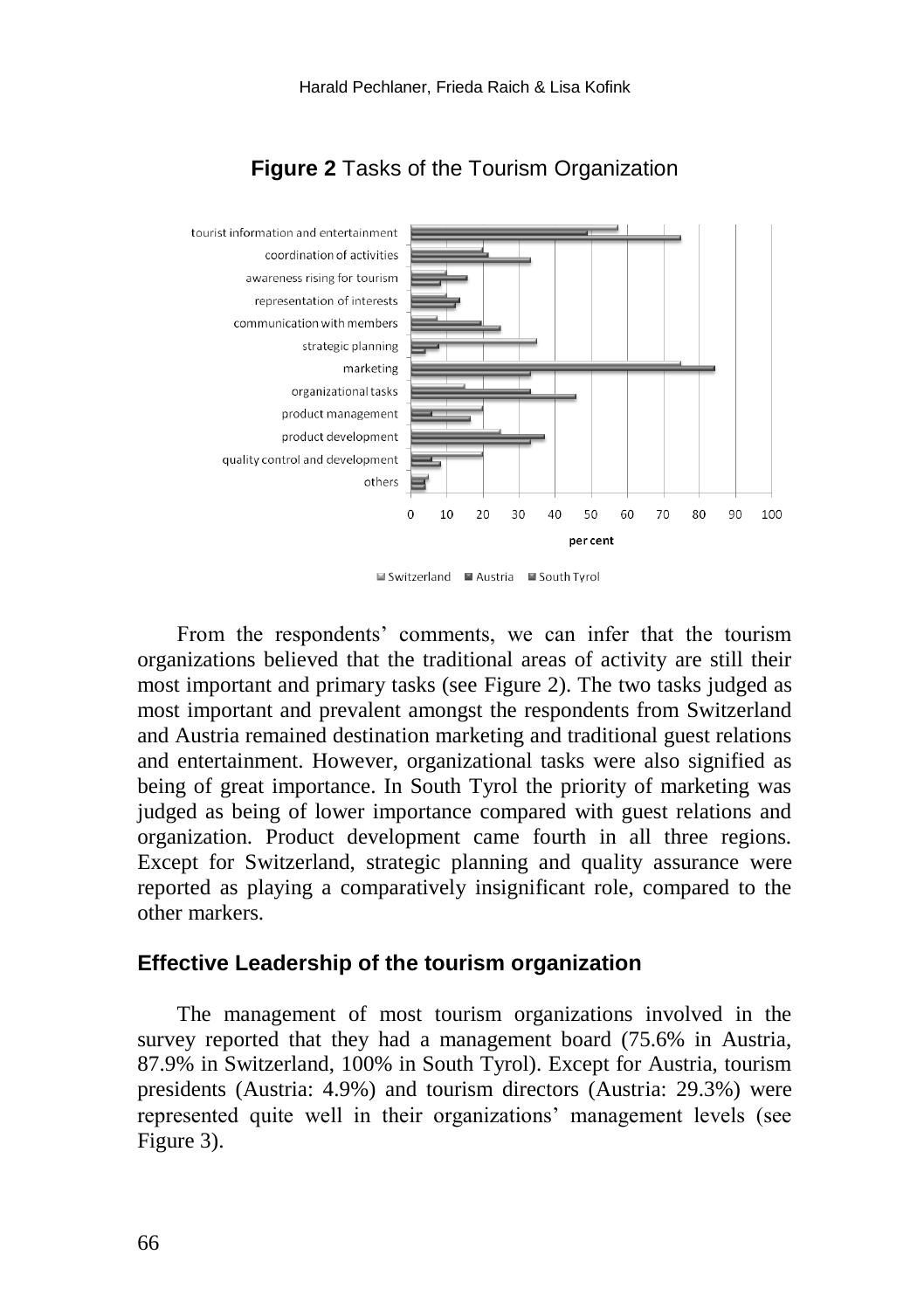

#### **Figure 3** Management bodies in tourism organizations

The cooperation between the various bodies received an average assessment of 3.88 (where  $1 =$  insufficient;  $5 =$  very good). With an average of 4.18, this cooperation ranked a little better in Switzerland (South Tyrol: 3.76; Austria: 3.71). The most deciding factor for the success of the tourism organization was, according to the respondents, a competent and qualified management. This factor was considered the most important in all three countries, with an average assessment of between 4.38 and 4.68 (where  $1 =$  irrelevant;  $5 =$  decisive). In Austria, other very important factors were given as the destination brand (4.53) and the level of innovation (4.34). In addition to the level of innovation (4.42), in Switzerland, communications with various sectors of industry (4.10) were also stated as being very important. Further factors for success for a tourism organization, as seen by South Tyrolean tourism managers were the integration of members (4.05) and communications with various sectors of industry  $(4.00)$ .

South Tyrolean tourism managers reported that they were most satisfied with their governing bodies when it came to representation and dealing with members' interests (see Figure 4). With a rating of 4.05 (where  $1 =$  insufficient,  $5 =$  very good), the results for this country also showed the highest average overall satisfaction. In contrast, Austrian and Swiss results, on average, showed the highest satisfaction with representational duties (Switzerland: 4.00; Austria: 4.03). The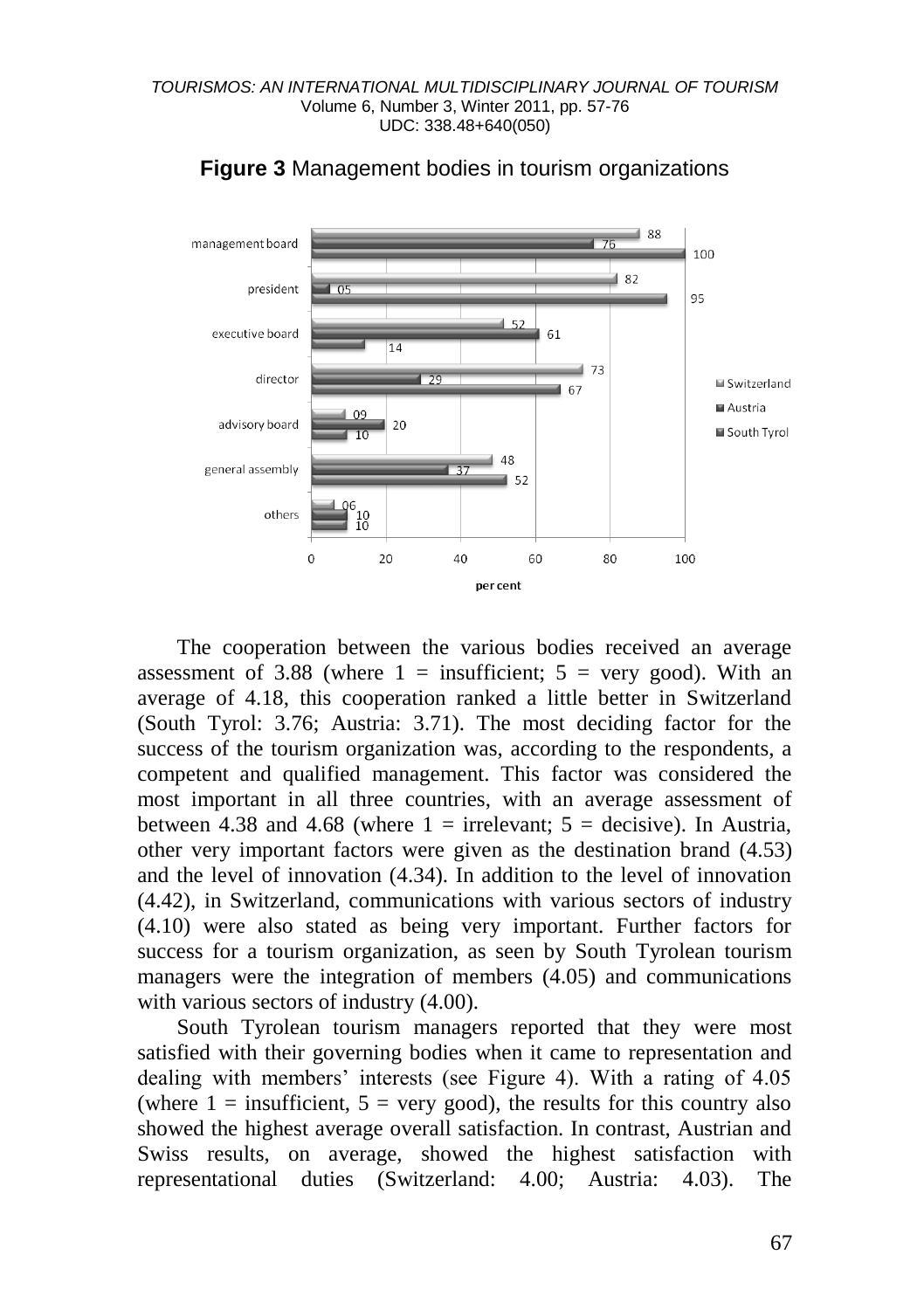development and management of networks and relationships was also judged quite positively. Regarding representation and management of networks, the rankings from all countries were almost identical. The development and implementation of strategies received lower grades (between 3.24 and 3.82). A majority of the tourism managers indicated that they were quite dissatisfied with the evaluation of risks. The average rankings given for these tasks amounted to only 3.09 for Switzerland and 2.81 for Austria and South Tyrol.

### **Figure 4** Task Fulfillment by the Management and Executive Board



■ Switzerland ■ Austria ■ South Tyrol

In order to analyze whether the satisfaction with task fulfilment by management and executive board was related to the overall valuation of the tourism organization, was implemented a linear regression (method enter). The management tasks were used as independent variables; whereas the valuation of the tourism organizations were generally used by their managers as dependent variables.

The quality of fulfilment of certain management tasks had a significant influence on the overall valuation of the tourism organization by tourism managers (see Table 1). The greatest influence on the overall assessment of the tourism organizations was given as the quality of representation ( $\beta = 0.300$ ), but satisfaction with the development of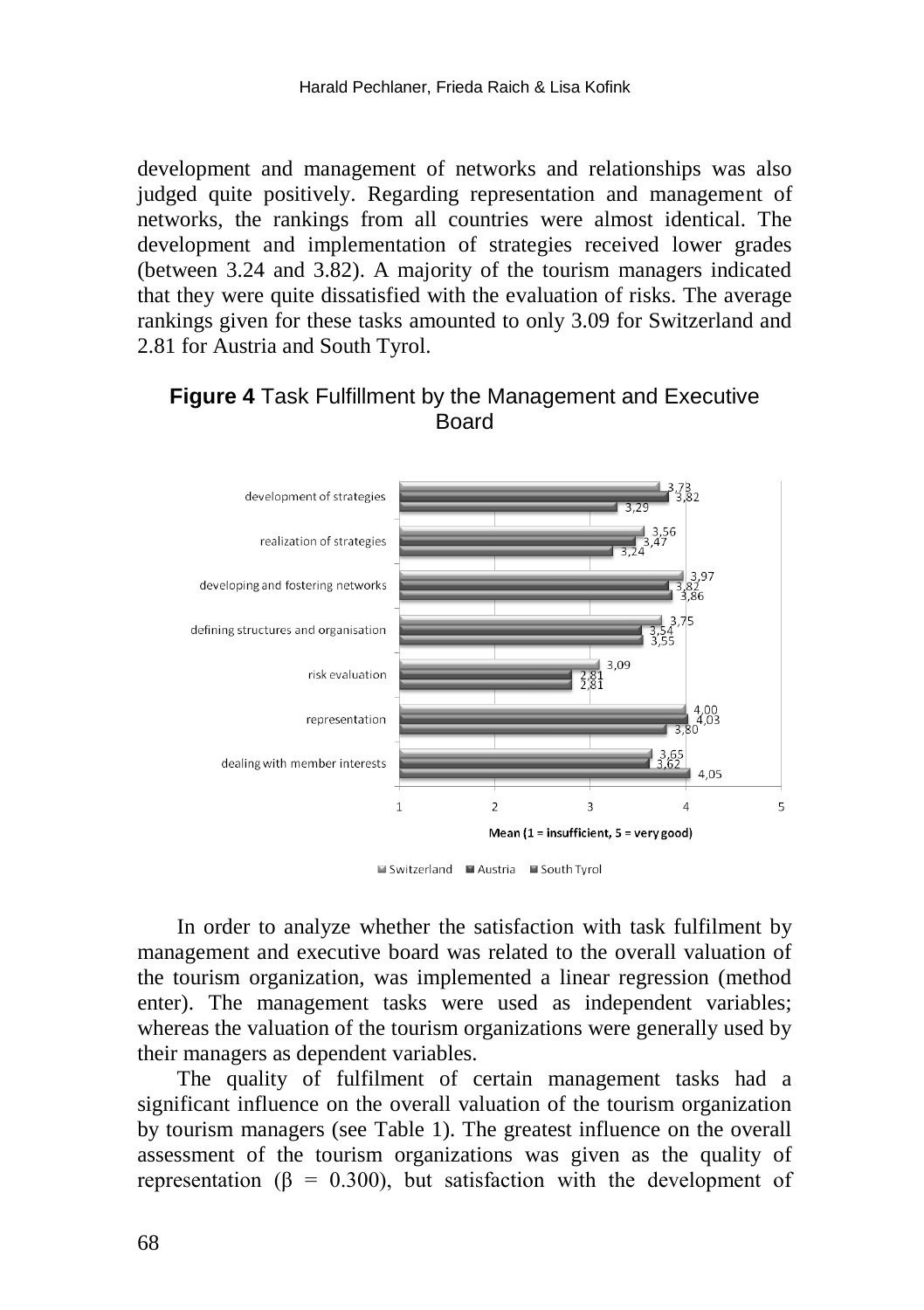strategies by management and executive board ( $\beta$  = 0.284) also influenced the overall valuation of the tourism organizations, as well as the satisfaction of tourism managers with the consideration of member interests ( $\beta$  = 0.234). For the other management task variables, we identified no statistically significant influence.

**Table 1** Regression analysis: Influence of task fulfilment by tourism organizations on the overall valuation of the tourism organizations

|                                              | Unstandardized<br>coefficients |       | Standardized<br>coefficients |       |      |
|----------------------------------------------|--------------------------------|-------|------------------------------|-------|------|
|                                              | B                              | Std.  | <b>B</b> eta                 |       |      |
| Factor                                       |                                | error |                              |       | Sig. |
| Representation                               | .189                           | .075  | .300                         | 2.518 | .014 |
| Development<br>of                            | .192                           | .091  | .284                         | 2.105 | .039 |
| strategies                                   |                                |       |                              |       |      |
| Dealing<br>with                              | .138                           | .068  | .234                         | 2.029 | .046 |
| member interests                             |                                |       |                              |       |      |
| Regression analysis, method enter.           |                                |       |                              |       |      |
| r square = 0.424; adjusted r square = 0.366. |                                |       |                              |       |      |
| Level of significance set to $< 0.05$ .      |                                |       |                              |       |      |

## **Application of Governance Tools**

The definition of measurable objectives is part of most tourism organizations' style of leadership. Tourism organizations that declared they worked with measurable goals for their strategic planning amounted to 89.7 per cent of Austrian, 84.4 per cent of Swiss and 80.0 per cent of South Tyrolean organizations. However, the reported degree of objective accomplishment was only monitored in significantly fewer organizations. This essential task was only carried out in 63.6 per cent of Austrian tourism organizations, and in Switzerland (54.3%) and South Tyrol (53.8%) the percentage was even lower.

The traditional instrument — the marketing plan — was reported as having been used most frequently in Switzerland (4.58) and in Austria  $(4.41)$  (where 1 = never; 5 = regularly — see Figure 5). In addition, tourism organizations in Switzerland reported very frequently use of an actual business strategy (4.41) or short-term planning (4.31) to demonstrate the organization's direction. In Austria the marketing plan was followed by short-term planning (4.33) and cost accounting (4.10) as important tools of business management.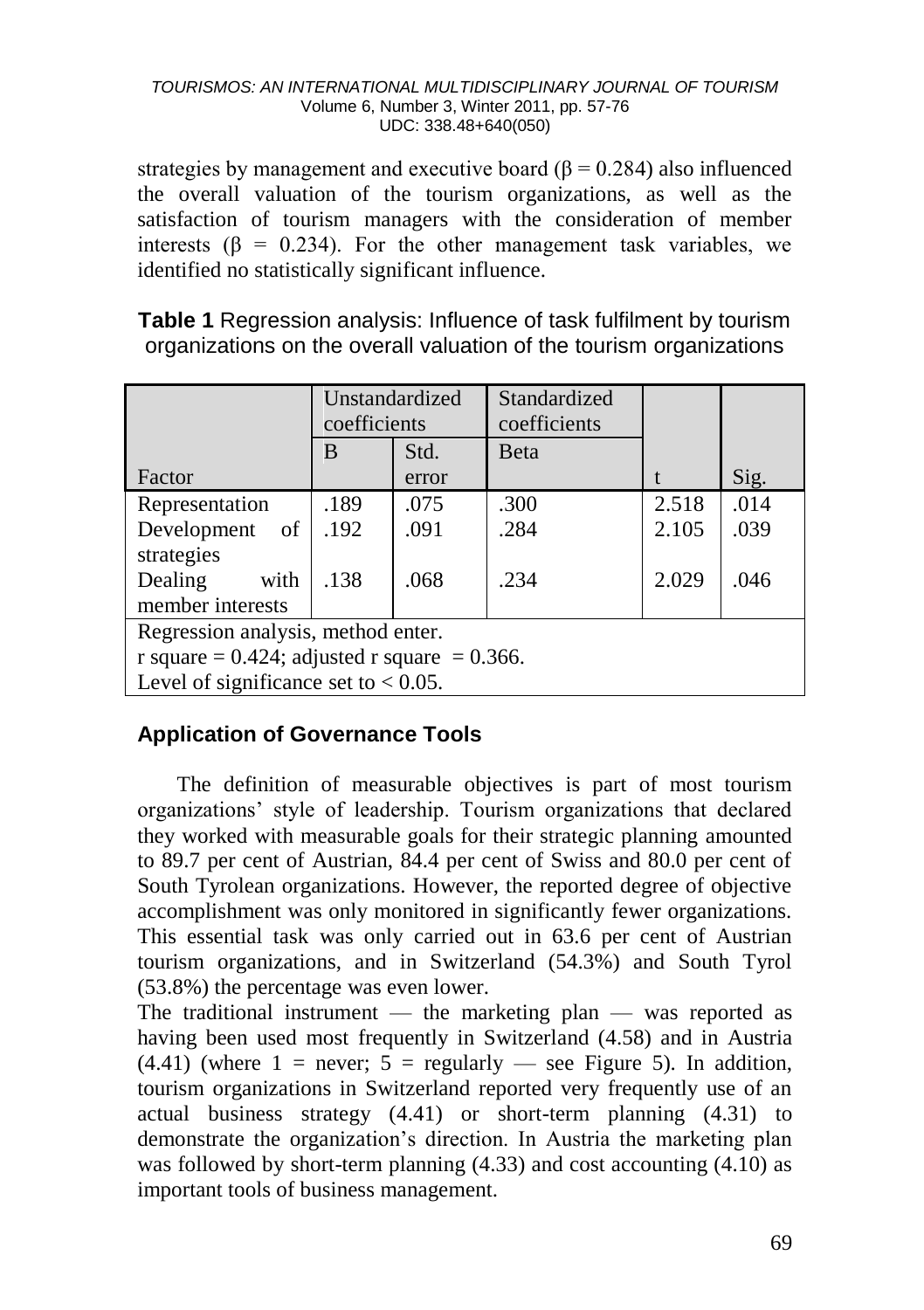

## **Figure 5** Frequency of Utilization of selected Governance Tools

■ Switzerland ■ Austria ■ South Tyrol

In South Tyrol's tourism organizations cost accounting (4.11) and short-term planning (4.10) were the tools most cited as being used frequently for administrative tasks. Those figures aside, only the Swiss tourism organizations stated that they also worked with leadership instruments such as visions (4.14) or in-house statutes (4.09). These two instruments were used less frequently in South Tyrol and Austria. In most tourism organizations in all three countries, directed, long-term planning (Switzerland 3.78; Austria 3.74; South Tyrol 3.85) and controlling (Switzerland 3.69; Austria 3.38; South Tyrol 3.55) featured as having less important roles, and were not used as management techniques or instruments very often.

#### **Knowing and Tending to Stakeholders**

Regarding tourism organizations' stakeholders, the results from Switzerland, Austria and South Tyrol produced a quite heterogeneous picture. The priorities set for the cooperation with different stakeholders were particularly varied (see Figure 6).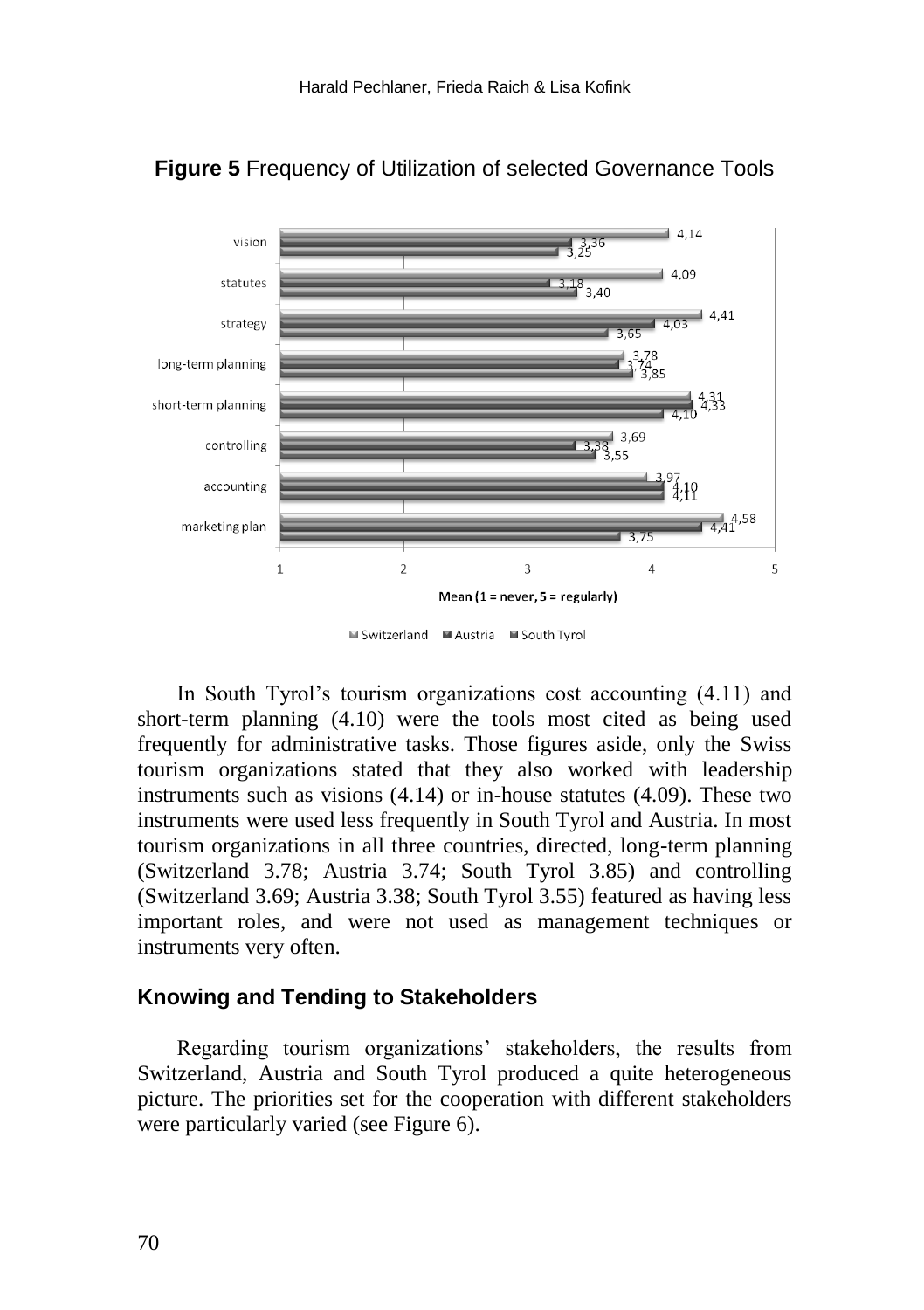

### **Figure 6** Cooperation with the Stakeholders of Tourism **Organizations**

■ Switzerland ■ Austria ■ South Tyrol

Our results indicate that the networking tasks of tourism organizations centre on the actual tourism sector. Relationships with guests, members and local politics and the press were stated to be cultivated by more than half of all organizations. Noticeable in South Tyrol and Austria was the cooperation reported with the organizations' own members. Guests and local politicians were deemed very important in this respect; whereas in Swiss tourism organizations, the main contact persons comprised political representatives and the media. Also noteworthy is that Swiss respondents indicated that they informed and kept in touch with the local population as important aspects of networking, which contrasted with the lower ranking of this measure accorded by Austrian and South Tyrol respondents.

Cooperation with players from other sectors was reported as being less common in all three countries. Fewer than half the respondents indicated that they thought of the representatives of other industries as being stakeholders in their own activity. Apart from the tourism business, the main contacts of the Swiss tourism organizations were found in the retail sector and, in some cases, in other services; whereas for Austria and South Tyrol, one of the most relevant contact groups besides the tourism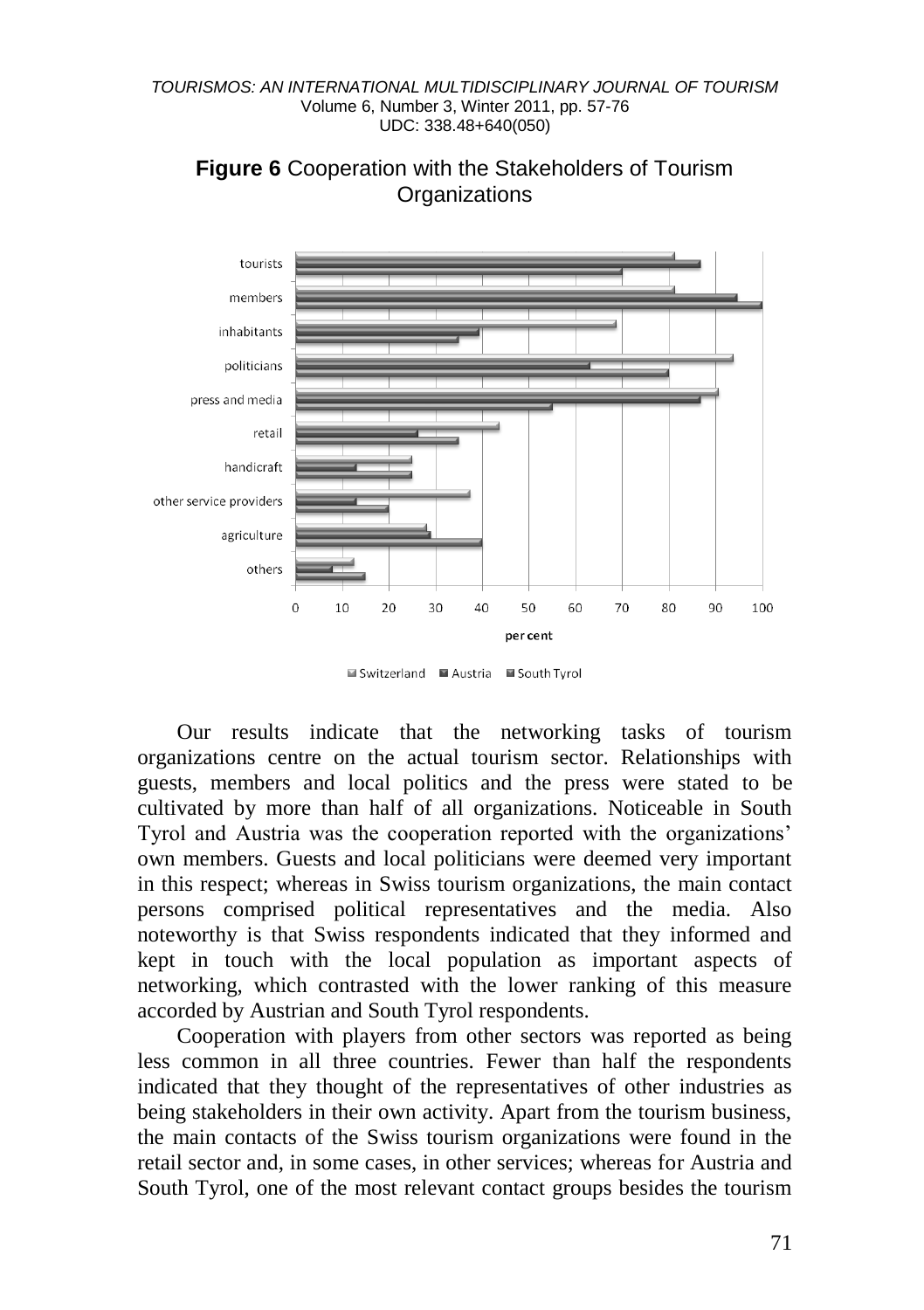sector was agriculture. The craft business was reported as playing the most insignificant role for the tourism organizations in all three countries.

## **CONCLUSIONS**

In view of the elements of corporate governance investigated in this study, we can conclude that certain individual aspects have not yet been particularly relevant to the working areas in the tourism organizations of Switzerland, Austria and South Tyrol. So far, the selected elements of corporate governance have not been of particular importance for the organizations' day-to-day business operations. The studied tourism organizations were mainly active in their traditional fields of activity, such as guest relations and marketing. Regarding these fields, tourism managers indicated that they were satisfied with the performance of their executive bodies for the most part. Other activities, which should control the organization itself and might therefore indicate new areas for action in the short term, have been somewhat neglected till now. In order to apply corporate governance successfully as an effective approach in tourism organizations, enforcing strategic planning, especially concerning the organization's own objectives concerning market development — but also pertaining to the internal flow of work —is essential. This requirement is also reflected in the management techniques applied.

The managerial spectrum of the tourism organizations studied was dominated by short- to medium-term instruments that were mainly aimed at the market. Hitherto, the connection with internal resources and competencies (as well as the embodiment of values prevailing in the long term in the framework of constitutions or articles of incorporation and visions) have been underestimated, and therefore also under-represented, in research.

Cooperation with the identified stakeholders has previously focused on the traditional protagonists in the tourism sector: organizations have been networking primarily with their members and guests. However, support by members has only been provided to some extent, rendering the authority of the tourism organizations even more uncertain. Apart from the members, protagonists capable of influencing the tourism organizations' work through power and financing have been the top priority for networking, including, above all, local political groups and the media.

Strategic cooperation with other industries has hitherto been pursued reluctantly — if at all. Generally, any contacts cultivated with other industries have concerned economic sectors that were either affected by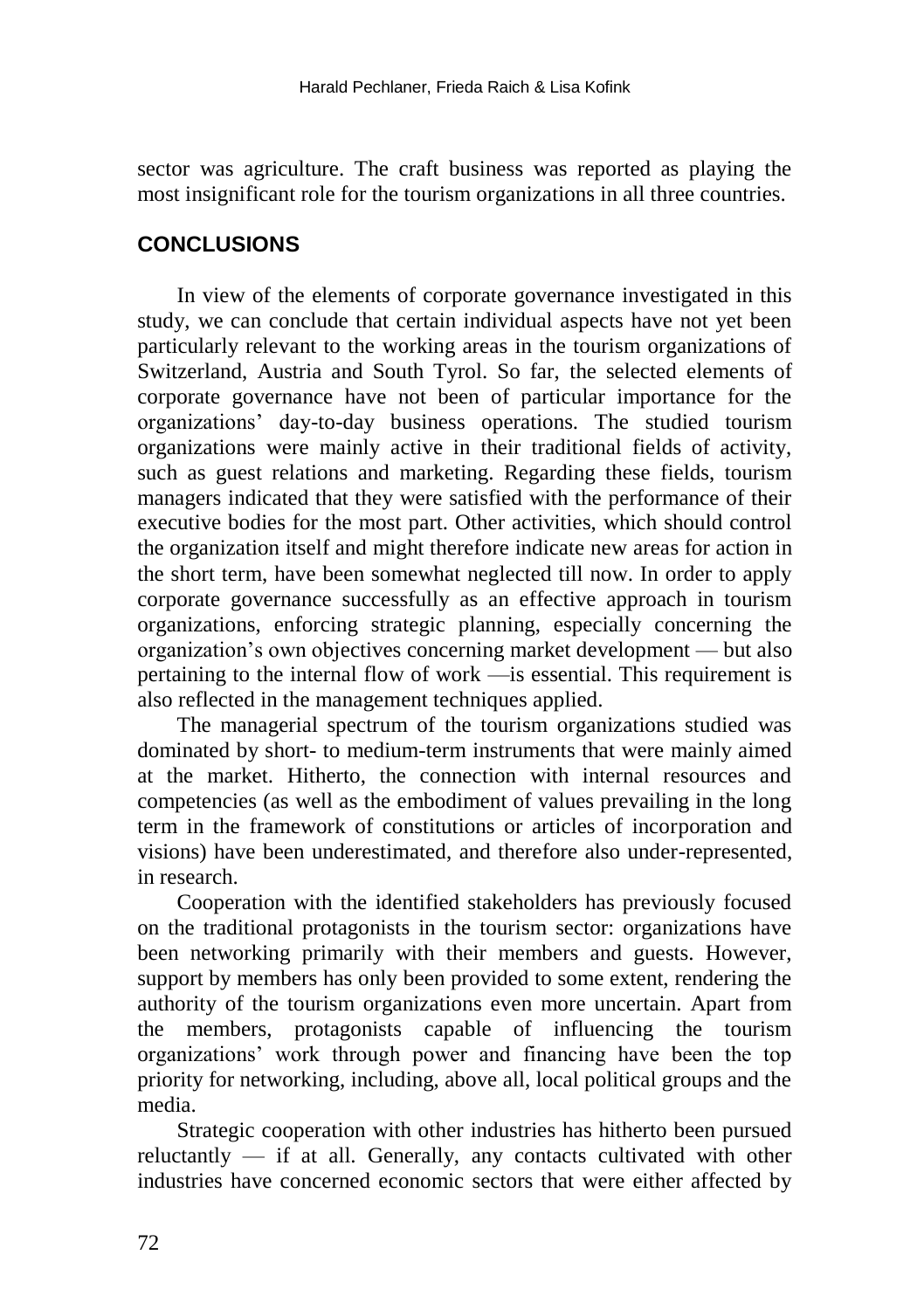tourism or benefited from it. One reason for very limited relations with other industries stated by respondents was that the (retail) sector and craft, in particular, were already represented in most tourism organizations, and therefore were not looked upon as external stakeholders.

Agriculture was consistently underrepresented as a stakeholder of the tourism organizations. Regarding the production and use of local agricultural products, but above all, concerning the significance of farm holidays (particularly in South Tyrol and Austria), we recommend that agriculture be taken into account as a partner.

The assessments and statements of tourism managers from Switzerland, Austria and South Tyrol were quite similar. Swiss organizations were an exception with respect to certain elements: in Switzerland several elements of corporate governance had already been taken into consideration to a greater extent, compared to the other two countries. For example, Switzerland's tourism organizations were working on their corporations' strategic planning. Similarly, they worked more often with management techniques for the longer term, activities which were not based on purely operational facts, but also on social values and responsibility.

On a national level, different systems were applied for the realization of the corporate governance approach. In the three countries analyzed, different perspectives were evident regarding what role corporations should play in the national economy, and how these industries should be financed (Thienpont, 2003). On the one hand, this concerns the structure and organization of the individual corporations where the corporate governance approach is practised. On the other hand, the administrative and statutory conditions in the respective countries strongly influence the form of the implementation of corporate governance (Gedajlovic & Shapiro, 1998).

The tourism managers questioned in this study came from different countries. Therefore, the varying interpretations and assessments of the governance elements tested here may also be ascribed to differing understandings of corporate governance in the respective countries. This could also constitute a limiting factor for this study, because the statements from the tourism managers relied precisely on those potentially differing general conditions and understandings.

This study gives a novel insight into the question of corporate governance in tourism organizations in traditional destinations. Further research is needed in order to gain a better understanding of the causality between management bodies on one side and the tasks of tourism organizations on the other. Such an investigation could verify whether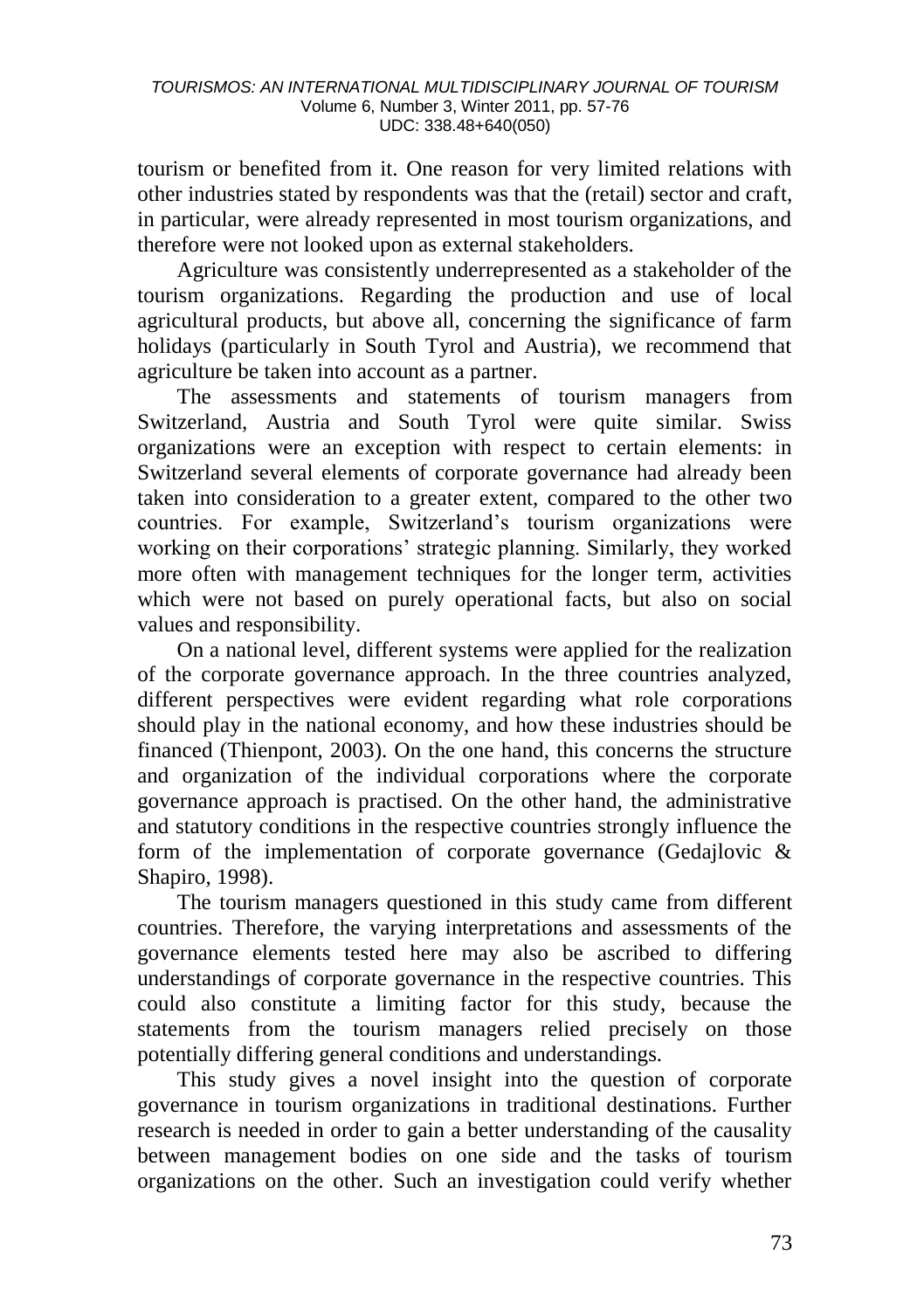good corporate governance forms the requisite of an efficient and effective governance of destination networks.

Our study demonstrates that corporate governance is an issue for today's tourism organizations. Its potential for fostering and further developing tourism organizations, including increasing stakeholder confidence, is already being realized by the central actors.

Empirical surveys such as this highlight weak points in the practical implementation and operation of corporate governance in small and medium enterprises in general, and in tourism organizations in particular. The theories covered and discussed offer approaches for individual enterprises to overcome these weak points.

Finally, the findings of this study can be transferred to micro familyowned and family-managed enterprises in tourism, such as hotels or local service providers. Corporate governance can be employed successfully as a tool for these enterprises to increase their professionalism and improve their management skills, leading to stronger competitiveness in times of globalization and the expansion of large corporations in tourism. In this respect, tourism organizations which successfully implement corporate governance elements might act as models and facilitators for other individual enterprises.

#### **REFERENCES**

- Beritelli, P., Bieger T. & Laesser, C. (2007). Destination Governance: Using Corporate Governance Theories as a Foundation for Effective Destination Management. *Journal of Travel Research*, Vol. 46, pp.96–107.
- Bieger, T. (2002). *Management von Destinationen*. München/Wien, Oldenbourg Verlag.
- Carcello, J.V. (2009). Governance and the Common Good. *Journal of Business Ethics*, Vol. 89, pp.11-18.
- Caudron, S. (2002). Where have all the leaders gone? *Workforce*, Vol. 81, No.13, pp.28-32.
- Donaldson, T. & Preston, L.E. (1995). The Stakeholder Theory of the Corporation: Concepts, Evidence and Implications. *The Academy of Management Review*, Vol. 20, No.1, pp.65-91.
- Felton, R.F. & Watson, M. (2002). Change across the board. *McKinsey Quarterly*, No.4, pp.31-45.
- Freeman, R.E. (1984). *Strategic Management: A Stakeholder Approach*. Marshfield, Mass.
- Gedajlovic, E.R. & Shapiro, D.M. (1998). Management and ownership effects: evidence from five countries. *Strategic Management Journal*, Vol. 19, pp.533-553.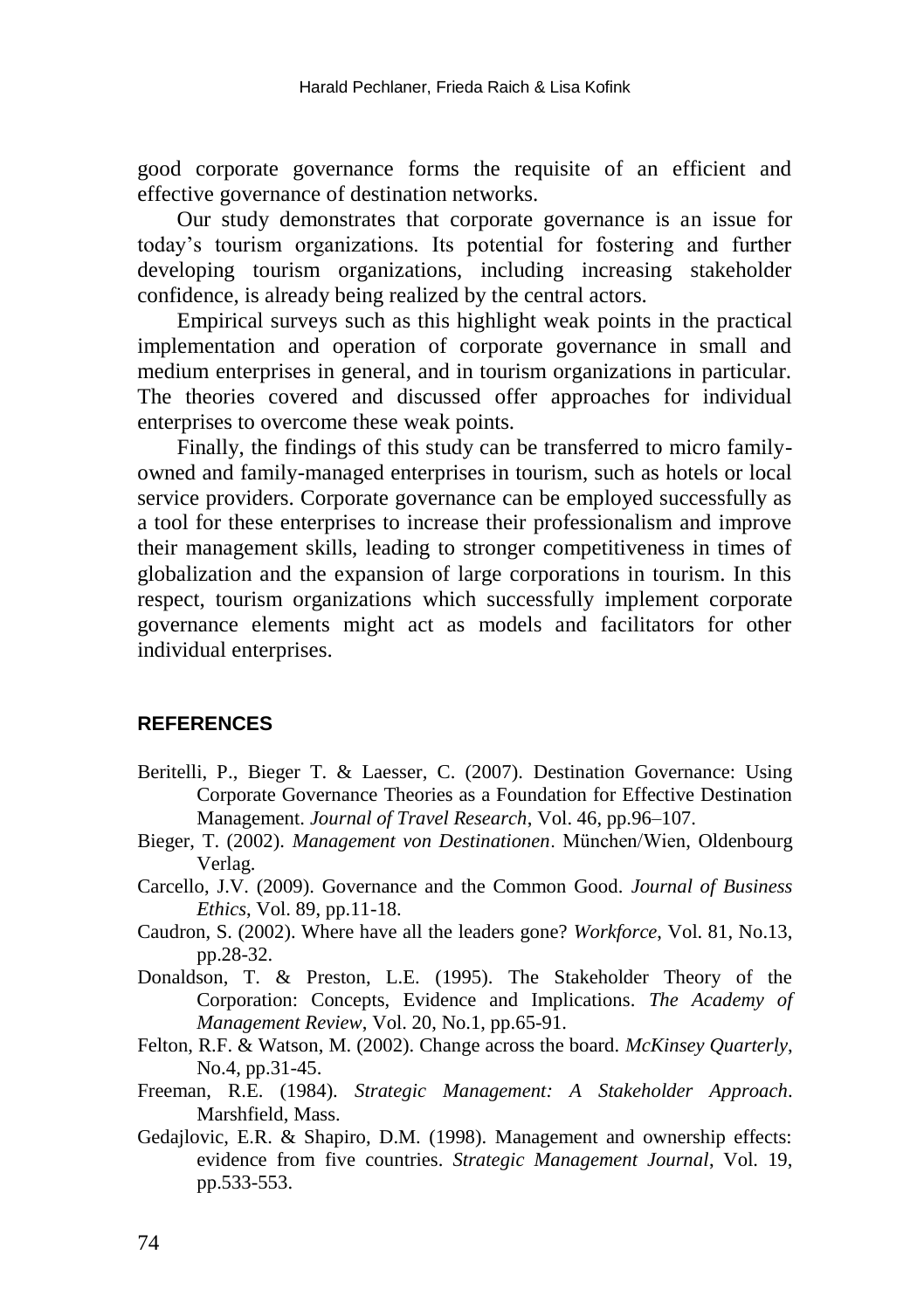- Jürgens, U. (2006). Corporate Governance Anwendungsfelder und Entwicklungen. In G.F. Schuppert (Eds.) *Governance-Forschung. Vergewisserung über Stand und Entwicklungslinien.* Schriften zur Governance-Forschung Bd. 1. Baden-Baden, Nomos-Verlag.
- Kleinschmidt, M. (2007). *Venture Capital, Corporate Governance and Firm Value*. Wiesbaden, Deutscher Universitätsverlag.
- Malik, F. (2002). *Die neue Corporate Governance*. Frankfurt, Verlag der Frankfurter Allgemeinen Zeitung.
- Mallin, C. (2003). The Relationship between Corporate Governance, Transparency and Financial Disclosure. In *Selected Issues in Corporate Governance: regional and country experiences.* United Nations Publication No. UNCTAD/ITE/TEB/2003/3. New York, Geneva.
- Mallin, C. (ed.) (2006). *International Corporate Governance. A Case Study Approach*. Northampton, Edward Elgar Publishing.
- Marnet, O. (2008). *Behaviour and Rationality in Corporate Governance*. New York, Routledge.
- McDonough, W.J. (2002). Issues in Corporate Governance. *Current Issues in Economics and Finance*, Vol. 8, No.8, pp.1-6.
- Mobius, M. (2001). Good governance is a global challenge. *Corporate Board*, Vol. 22, Issue 131, pp. 1–5.
- Müller, K. (2003). Corporate Governance and Globalization: The Role and Responsibilities of Investors. In *Selected Issues in Corporate Governance: regional and country experiences.* United Nations Publication No. UNCTAD/ITE/TEB/2003/3. New York, Geneva.
- Newell, R. & Wilson, G. (2002). Corporate governance. A premium for good governance. *McKinsey Quarterly*, Issue 3, pp. 20–23.
- OECD (1999). *OECD Principles of Corporate Governance*. Paris.
- OECD (2006). *Corporate Governance of Non-Listed Companies in Emerging Markets*. Paris.
- Pechlaner, H. & Raich, F. (2005). Vom Destination Management zur Destination Governance. In *Jahrbuch der Schweizerischen Tourismuswirtschaft 2004– 2005*. St. Gallen.
- Pechlaner, H. & Tschurtschenthaler, P. (2003). Tourism Policy, Tourism Organisations and Change Management in Alpine Regions and Destinations: A European Perspective. *Current Issues in Tourism*, Vol. 6, No.6, pp.508-539.
- Sheikh, S. & Rees, W. (1995). *Corporate Governance and Corporate Control*. London, Cavendish.
- Siebart, P. (2006). *Corporate Governance von Nonprofit-Organisationen*. Schriftenreihe des Instituts für Öffentliche Dienstleistungen und Tourismus. Beiträge zum Öffentlichen Management Bd. 16. Bern, Stuttgart, Wien, Haupt.
- Tecker, G., Frankel, J.S. & Meyer, P.D. (2002). Toward better governance. *Association Management*, Vol. 54, No.8, pp.46-56.
- Thienpont, D. (2003). Corporate Governance in the European Union. In *Selected Issues in Corporate Governance: regional and country experiences.*